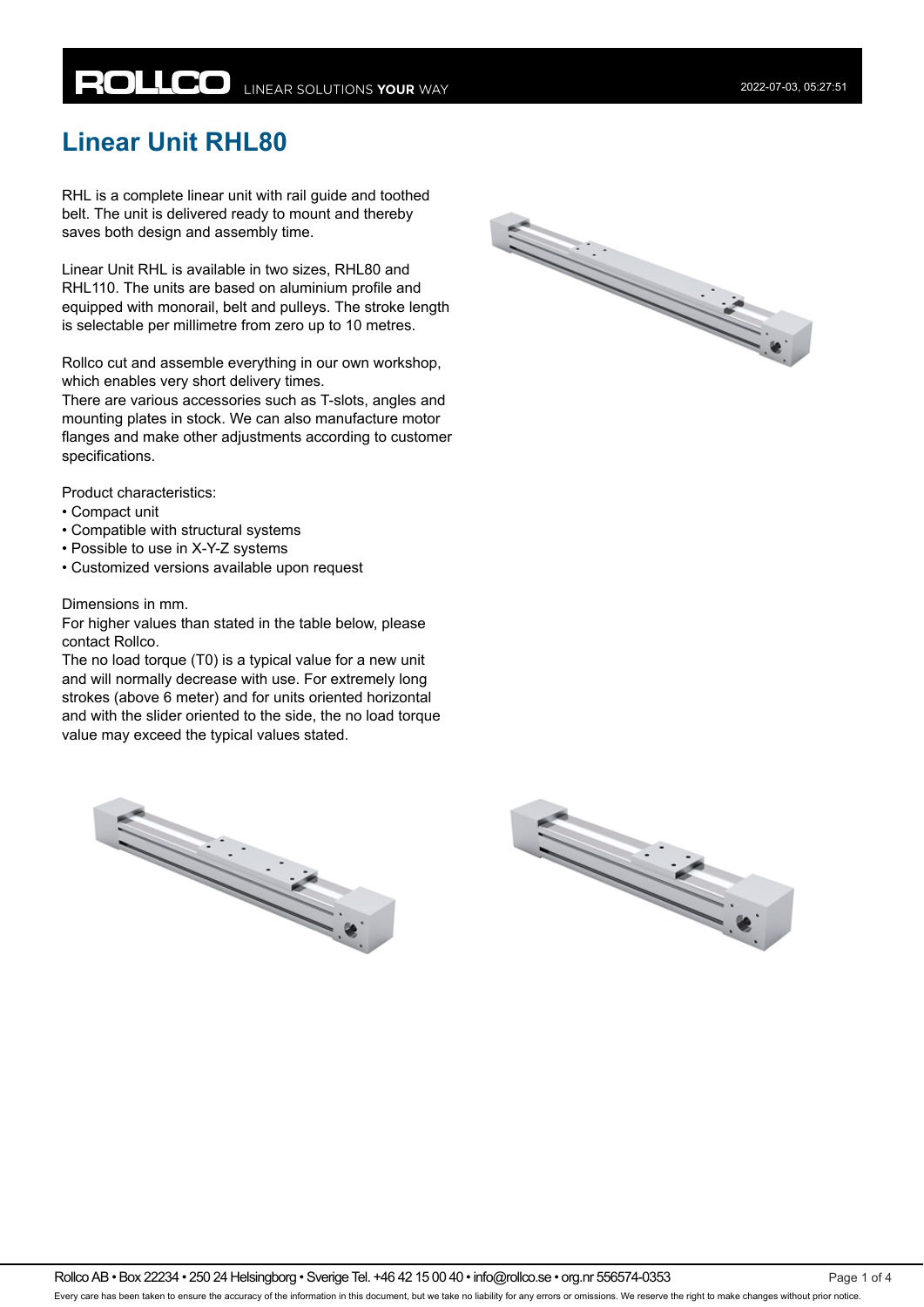### **Load and Mass**









| <b>Designation</b> | Mass of Linear Unit   Mass of Slider (kg)<br>incl. Slider $-0$ mm<br>Stroke (kg) |      | Add. Mass of<br><b>Complete Unit for</b><br>Each $+100$ mm<br>Stroke (kg) | (N)  | Permissible Load Fa Permissible Load Fr<br>(N) |
|--------------------|----------------------------------------------------------------------------------|------|---------------------------------------------------------------------------|------|------------------------------------------------|
| <b>RHL80-V100</b>  | 5.20                                                                             | 0.80 | 0.80                                                                      | 1000 | 500                                            |
| <b>RHL80-V250</b>  | 7.40                                                                             | 1.70 | 0.80                                                                      | 2000 | 1000                                           |
| <b>RHL80-V500</b>  | 10.10                                                                            | 2.60 | 0,80                                                                      | 2000 | 1000                                           |

| <b>Designation</b> | (Nm) | Permissible Moment Mx   Permissible Moment My   Permissible Moment Mz<br>(Nm) | (Nm) | <b>Slider length</b> |
|--------------------|------|-------------------------------------------------------------------------------|------|----------------------|
| <b>RHL80-V100</b>  | 50   | 50                                                                            | 50   | 100                  |
| <b>RHL80-V250</b>  | 100  | 200                                                                           | 200  | 250                  |
| <b>RHL80-V500</b>  | 100  | 450                                                                           | 450  | 500                  |

Rollco AB • Box 22234 • 250 24 Helsingborg • Sverige Tel. +46 42 15 00 40 • info@rollco.se • org.nr 556574-0353 Page 2 of 4 Every care has been taken to ensure the accuracy of the information in this document, but we take no liability for any errors or omissions. We reserve the right to make changes without prior notice.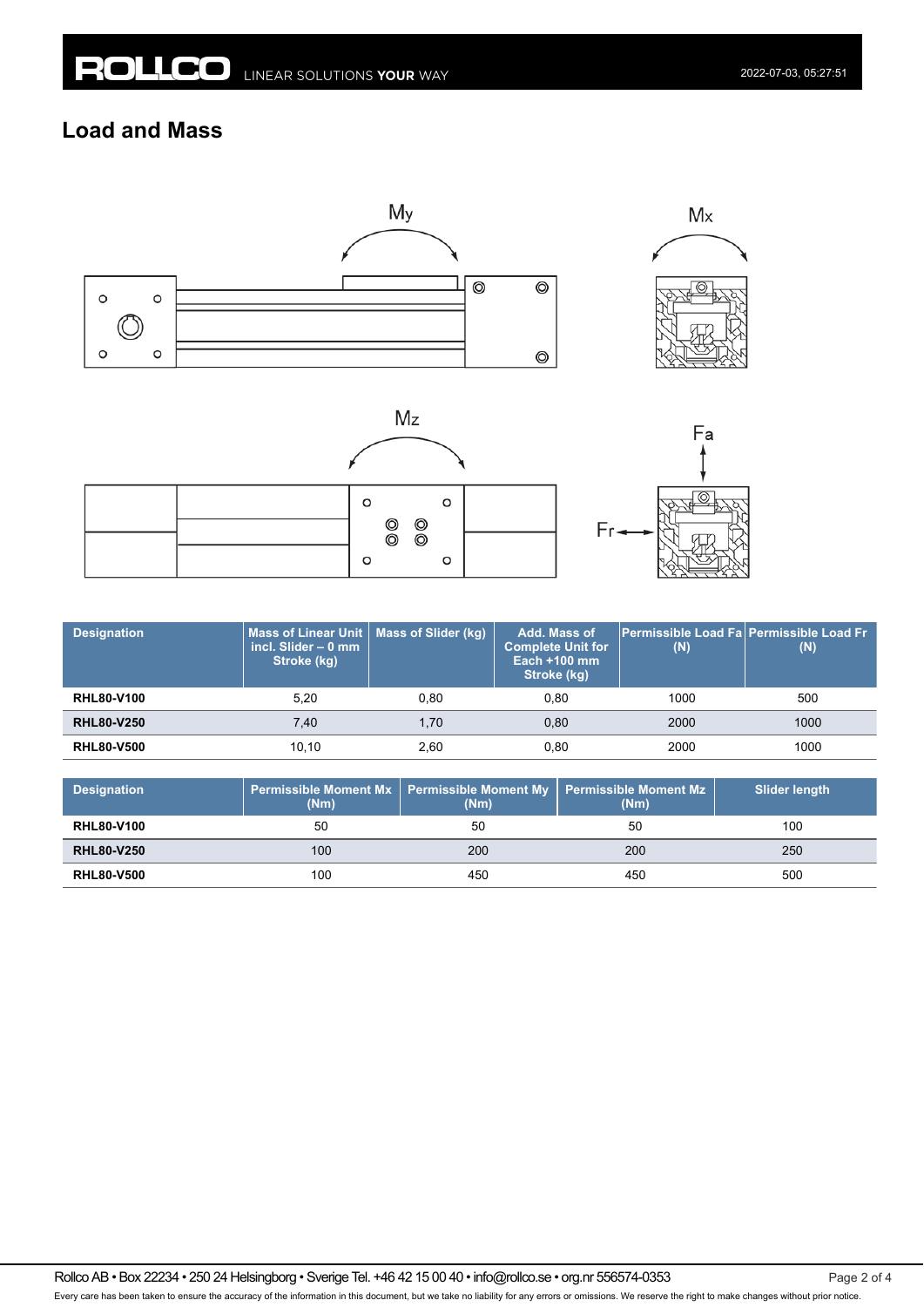## **Transmission**



Total length = Stroke + slider + 160

Stroke: We recommend to add min. 50 mm to the nominal stroke (stroke = nominal stroke + 50 mm)



Rollco AB • Box 22234 • 250 24 Helsingborg • Sverige Tel. +46 42 15 00 40 • info@rollco.se • org.nr 556574-0353 Page 3 of 4